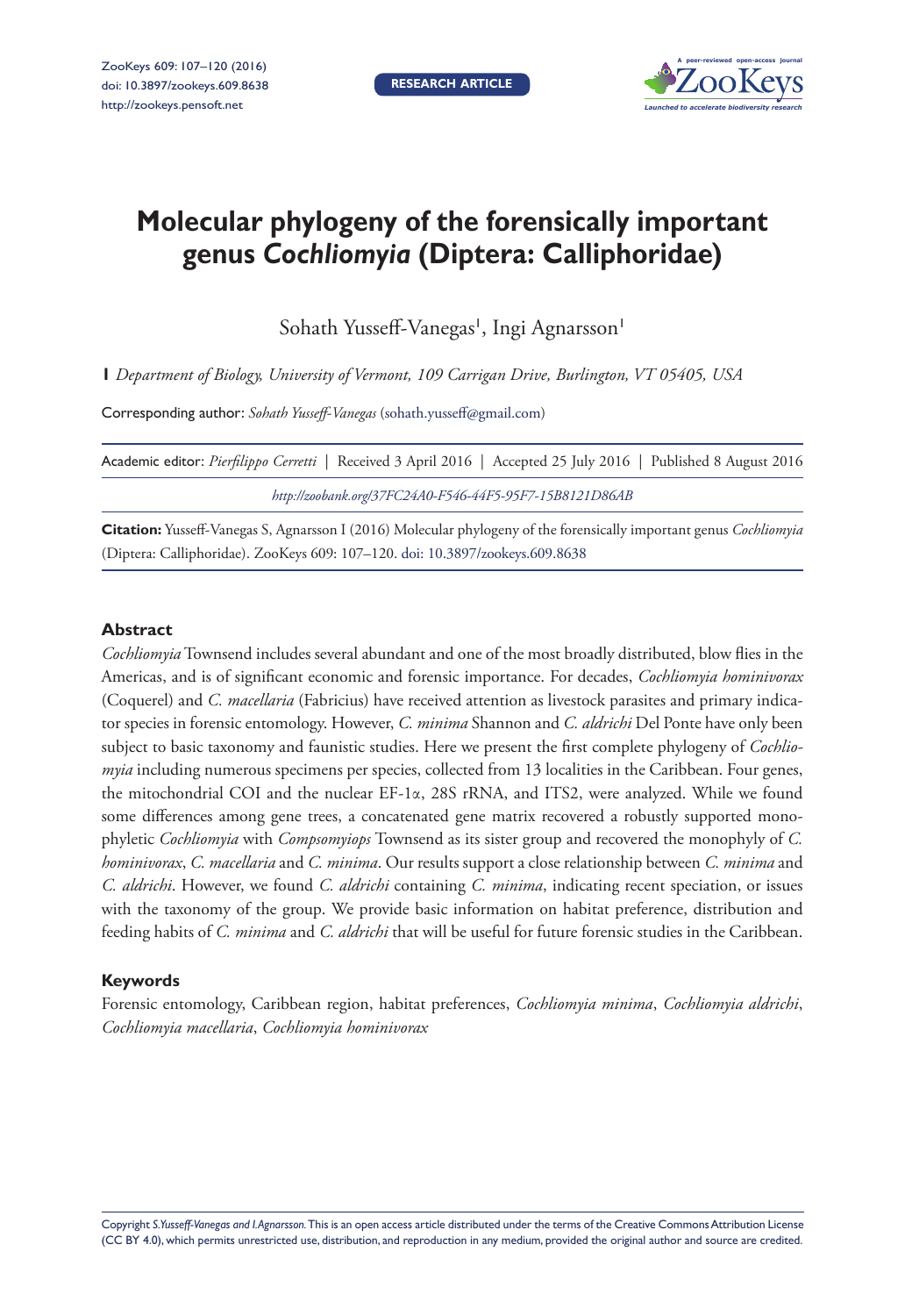## **Introduction**

*Cochliomyia* Townsend is endemic to the Americas and includes only four species: *Cochliomyia minima* Shannon, *C. aldrichi* Del Ponte, *C. macellaria* (Fabricius) and *C. hominivorax* (Coquerel). All of them are flesh eaters during their larval stage and are locally abundant. In particular, *Cochliomyia macellaria* is one of the most broadly distributed blow flies in the New World (Whitworth 2010). These species vary in habitat preference, feeding habits, dispersal abilities, and morphology among the species (Hall 1948, Whitworth 2010). For instance, *C. aldrichi*, *C. minima* and *C. macellaria* are primarily carrion feeders, while, *C. hominivorax* is an obligate parasite of mammals (Hall 1948, Stevens and Wallman 2006, McDonagh et al. 2009, Mc-Donagh and Stevens 2011).

*Cochliomyia hominivorax* and *C. macellaria* have been intensely studied due to their commercial and forensic importance. *Cochliomyia macellaria* is one of the most forensically important species commonly found on decomposing remains. This species is considered important for post mortem interval estimations (Smith 1986, Byrd and Castner 2010) being among the first species to colonize corpses. In contrast, *Cochliomyia hominivorax* is an obligate parasite with its larvae producing myiasis and feeding on living tissue (Hall 1948, Guimaraes et al. 1983). This species is one of the most important insect pests of livestock in the Neotropics causing economic losses of billions of dollars every year (Vargas-Terán et al. 2005). Both species are common throughout the year in tropical, warm and humid areas (Hall 1948). *Cochliomyia macellaria* can be found in temperate climates from Canada to Argentina during the summer months (Whitworth 2010). *Cochliomyia hominivorax* initially ranged from southern United States to northern Argentina (Guimaraes et al. 1983) but has been eradicated from North America, Central America, Puerto Rico and the Virgin Islands (Vargas-Terán et al. 2005). It is worth noting that in 1988 this species was introduced in Libya and it was successfully eradicated in 1992 based on the sterile insect technique (SIT). This was the major international effort and avoid a major disaster for the livestock industry of Africa and Southern Europe (Lindquist et al. 1992). Despite those successfully eradications *C. hominivorax* continues to be an economically important pest in South America and parts of the Caribbean (Vargas-Terán et al. 2005).

The other two congeners, *C. minima* and *C. aldrichi*, are poorly known and research has been limited to descriptive morphology and faunistics (Hall 1948, Dear 1985, Whitworth 2010). These two species are restricted to the West Indies and *C. aldrichi* has been reported in the Florida Keys (Whitworth 2010). Dear (1985) listed *C. minima* for the Florida Keys, however Whitworth (2010) concluded that Dear mistakenly identified one *C. aldrichi* specimen as *C. minima*. Forensically important insects in the Caribbean are generally understudied and these two species have not played an important role in forensic entomology. Yet, due to their abundance and broad distribution in this region, including Cuba, Dominican Republic, Jamaica, Puerto Rico, Virgin Islands, Bahamas and Cayman Islands (Hall 1948, Dear 1985, Whitworth 2010) they have an enormous forensic potential. For example, recent studies conducted in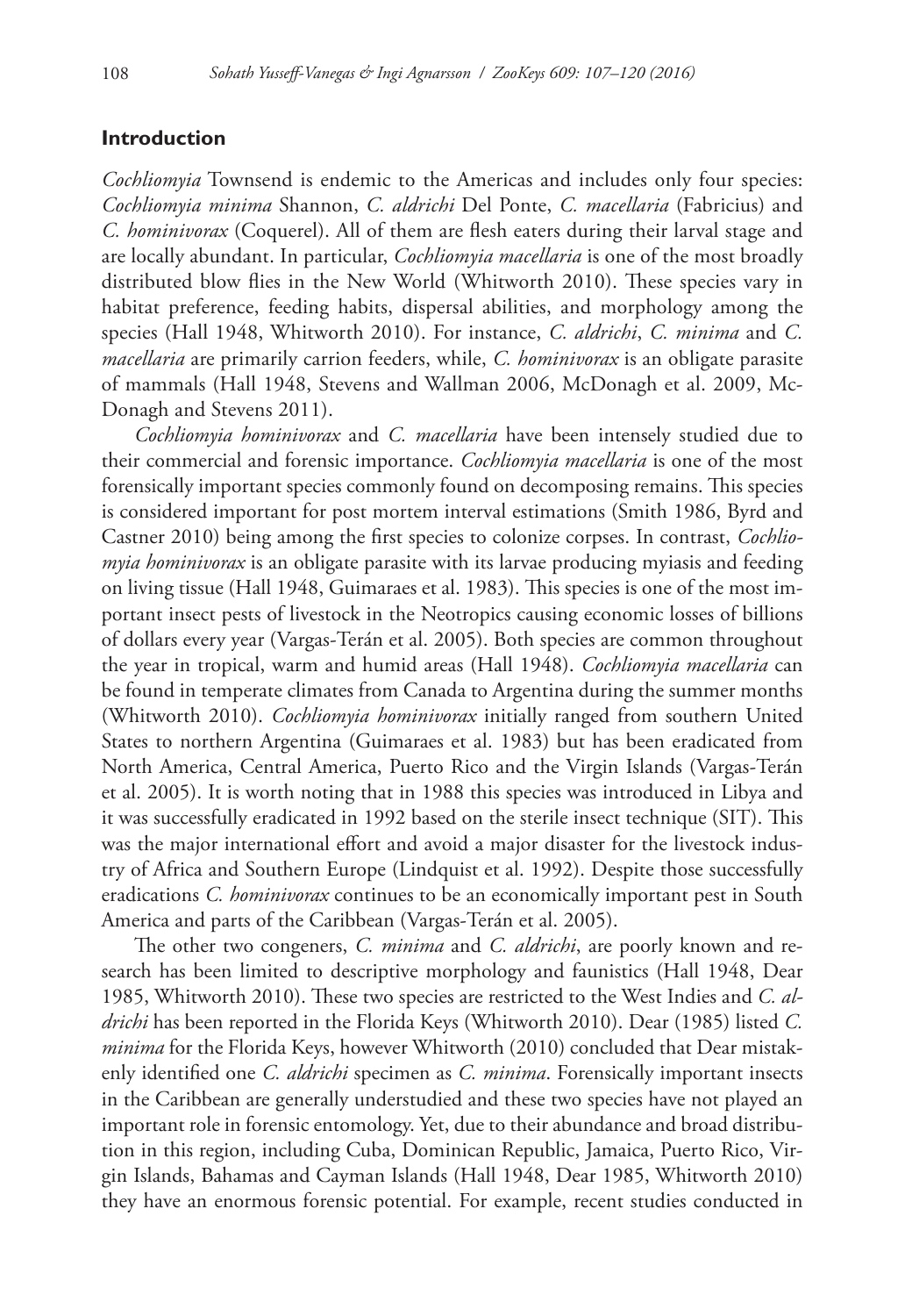Puerto Rico showed that *C. minima* is abundant and widely distributed on the island, and that adults are attracted to, and feed on, carrion (Yusseff-Vanegas 2014).

Although the adult morphology of the four species is well known (Hall 1948, Dear 1985, Whitworth 2010), studies on the relationship among *Cochliomyia* species have not been conducted yet. Morphological studies have provided synapomorphies of *Cochliomyia* that clearly diagnose it from all other Calliphoridae (Hall 1948; Dear 1985; Whitworth 2010). These include short and filiform palpus and phallus with extremely elongated paraphallus and a complex distiphallus (Dear 1985, Figs 37–44). Prior studies on the relationships among Calliphoridae (Stevens 2003, Harvey et al. 2008, McDonagh and Stevens 2011) and the subfamily Chrysomyinae (Singh and Wells 2011), including *C. macellaria* and *C. hominivorax*, supported *Cochliomyia* monophyly, and placed it as sister to *Compsomyiops* Townsend. However, the monophyly of the genus has not been formally tested with thorough sampling of all species, and the relationships among its species remain unknown. Furthermore, DNA-based methods can provide reliable identification of specimens by non-experts and will be particularly important for the identification of larval stages of *C. minina* and *C. aldrichi* that remain poorly known. For example, only the third instar of *C. minima* has been described (Yusseff-Vanegas 2014).

Here we provide a robust phylogenetic hypothesis of *Cochliomyia* based on four genes sequenced from 38 individuals collected throughout the Caribbean, including for the first time molecular data about *C. minima* and *C. aldrichi*. Our main goals are to test the monophyly of this genus and the validity of, and relationships among, its species.

# **Methods**

## **Specimens and DNA extraction**

A total of 44 specimens were included in this study, 38 representing the ingroup plus six outgroup species [*Chrysomya megacephala* (Fabricius), *C. rufifacies* (Macquart), *Hemilucilia sp.*, *Lucilia cuprina* (Wiedemann), *Compsomyiops fulvicrura* (Robineau-Desvoidy) and *Compsomyiops callipes* (Bigot)]. All sequences used here are new except for *Compsomyiops fulviclura* and *C. callipes* (Table 1). The specimens were collected in the Caribbean (Jamaica, Cuba, Dominican Republic, Puerto Rico, Saint Barts Martinique and Dominica) from 2011 to 2013 and in the following countries, Colombia (2014), Florida (2013) and Mexico (2010 and 2012) (Table 1). All specimens were killed and preserved in 95% ethanol and stored at -20 °C. The adults were examined with a Leica MZ16 stereomicroscope and identified using the Whitworth (2010) keys. The DNA was isolated from thoracic muscle or two legs of each individual with the QIAGEN DNeasy Tissue Kit (Qiagen, Inc., Valencia, CA). Voucher specimens were deposited at the UVM Natural History Museum (in the Zadock Thompson Zoological Collections) and sequences were submitted to GenBank.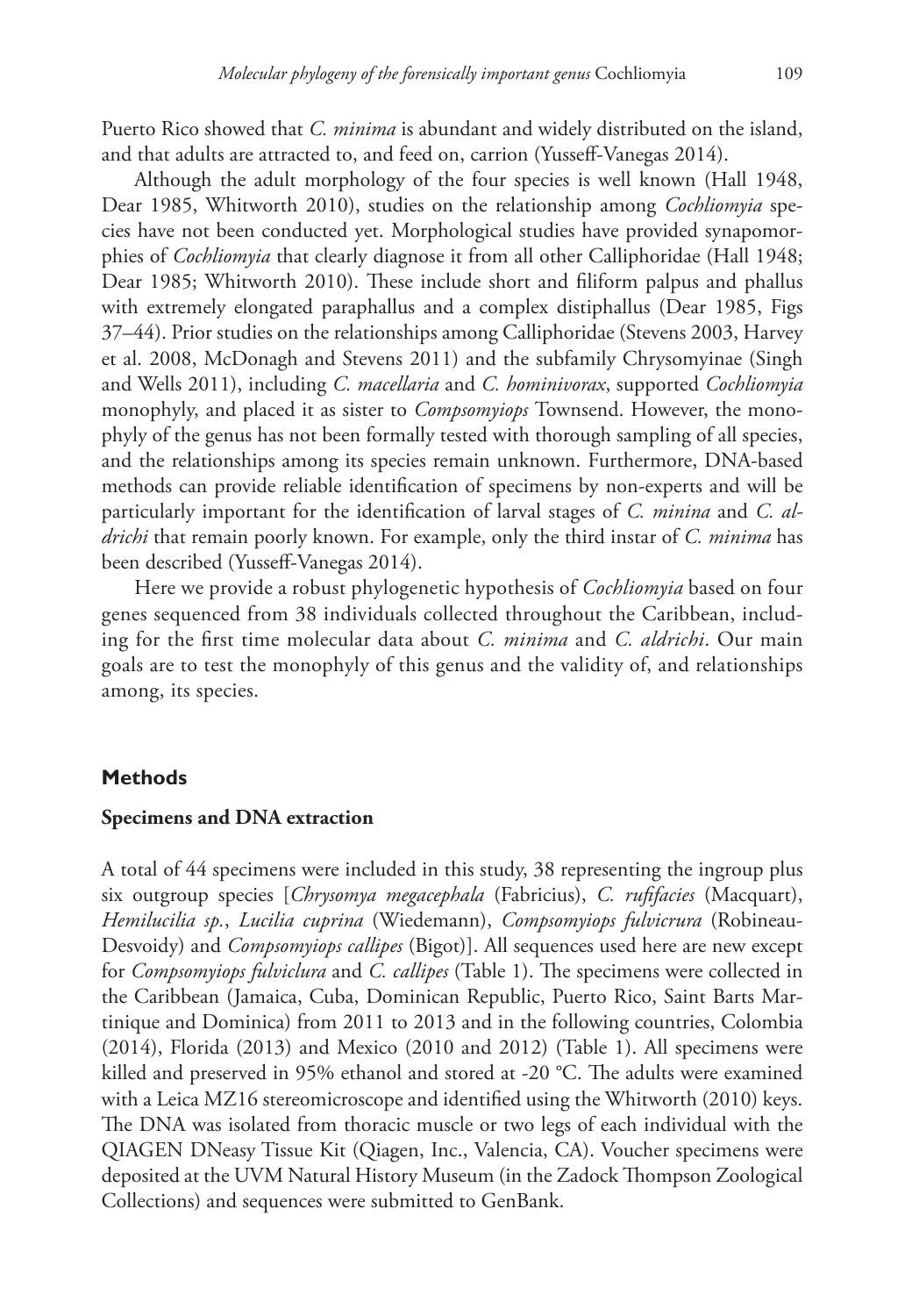| Species name-Voucher Number   | Location                                                 | CO1      | $EF-1\alpha$               | ITS2                                | 28S rRNA          |
|-------------------------------|----------------------------------------------------------|----------|----------------------------|-------------------------------------|-------------------|
| Cochliomyia macellaria CO002  | Colombia, El refugio Dry Forest                          |          | KX529522 KX529616 KX529574 |                                     | KX529487          |
| Cochliomyia macellaria CO010  | Colombia, Choco, Jardín botánico del Pacífico            | KX529545 | KX529617                   | KX529575                            | KX529488          |
| Cochliomyia macellaria CO017  | Colombia, Santander, Chipatá, Finca el Castillo          | KX529543 | KX529618 KX529576          |                                     | KX529489          |
| Cochliomyia macellaria ME015* | Mexico, Torreon, Coahuila                                |          | KX529546 KX529629 KX529588 |                                     | KX529492          |
| Cochliomyia macellaria FL006  | USA, Florida, Everglades National Park, North-<br>east   | KX529535 | KX529623                   | KX529581                            | KX529503          |
| Cochliomyia macellaria JA002  | Jamaica, Marshall's Pen House                            | KX529538 | KX529624 KX529582          |                                     | KX529502          |
| Cochliomyia macellaria CU018  | Cuba, Pinar del Rio, Viñales Nacional Park               |          | KX529526 KX529620          | KX529578                            | KX529499          |
| Cochliomyia macellaria CU014  | Cuba, Pinar del Rio, Viñales Nacional Park               | KX529541 | KX529619                   | KX529577                            | KX529497          |
| Cochliomyia macellaria DR134  | Dominican Republic, Puerto Plata                         | KX529527 | KX529622 KX529580          |                                     | KX529504          |
| Cochliomyia macellaria DR010  | Dominican Republic, El Morro, Monte Cristi               |          |                            | KX529536 KX529621 KX529579          | KX529496          |
| Cochliomyia macellaria PR129  | Puerto Rico, Vieques, Monte Pirata                       | KX529542 | $\frac{1}{2}$              | KX529591                            | KX529501          |
| Cochliomyia macellaria PR128  | Puerto Rico, Vieques, Monte Pirata                       | KX529540 |                            | KX529590                            | KX529494          |
| Cochliomyia macellaria PR121  | Puerto Rico, Trujillo Alto, Ciudad Universitaria         |          | KX529544 KX529630 KX529589 |                                     | KX529500          |
| Cochliomyia macellaria M112   | Puerto Rico, Isla de Mona, Los Caobos                    | KX529528 | J.                         | KX529587                            | KX529493          |
| Cochliomyia macellaria M081   | Puerto Rico, Isla de Mona, Los Caobos                    | KX529537 | KX529628                   | KX529586                            | KX529498          |
| Cochliomyia macellaria M077   | Puerto Rico, Isla de Mona, Bajuras - Cerezos             | KX529539 | KX529627                   | KX529585                            | KX529495          |
| Cochliomyia macellaria LA142  | Saint Barts, Colombier Deciduos Dry Forest               |          | KX529523 KX529631          | KX529592                            |                   |
| Cochliomyia macellaria LA096  | Martinique, Cap de Macré Coastal Forest                  | KX529524 | KX529626                   | KX529584                            | KX529491          |
| Cochliomyia macellaria LA071  | Dominica, Middleham Falls Trail                          | KX529525 | KX529625                   | KX529583                            | KX529490          |
| Cochliomyia aldrichi M080     | Puerto Rico, Isla de Mona, Near Cueva Por-<br>tugues     | KX529529 |                            | KX529605 KX529563                   | KX529513          |
| Cochliomyia aldrichi M085     | Puerto Rico, Isla de Mona, Los Caobos                    |          |                            | KX529530 KX529606 KX529564 KX529515 |                   |
| Cochliomyia aldrichi M086     | Puerto Rico, Isla de Mona, Camino del Indio              | KX529531 | KX529607                   | KX529565                            | KX529514          |
| Cochliomyia aldrichi M103     | Puerto Rico, Isla de Mona, Los Caobos                    |          | KX529532 KX529608          | KX529566                            | KX529516          |
| Cochliomyia aldrichi M105     | Puerto Rico, Isla de Mona, Near Cueva Por-<br>tugues     |          | KX529533 KX529609          | KX529567 KX529518                   |                   |
| Cochliomyia aldrichi M107     | Puerto Rico, Isla de Mona, Near Cueva Por-<br>tugues     |          | KX529534 KX529610 KX529568 |                                     | KX529517          |
| Cochliomyia minima CU046      | Cuba, Guantanamo, Alejandro de Humboldt<br>National Park |          |                            | KX529547 KX529633 KX529595 KX529510 |                   |
| Cochliomyia minima CU022      | Cuba, Pinar del Rio, Viñales National Park               | KX529549 |                            | KX529632 KX529593                   | KX529511          |
| Cochliomyia minima CU023      | Cuba, Pinar del Rio, Viñales National Park               | KX529550 | L,                         |                                     | KX529594 KX529508 |
| Cochliomyia minima DR136      | Dominican Republic, Puerto Plata                         |          | KX529548 KX529635          | KX529597                            | KX529509          |
| Cochliomyia minima DR055      | Dominican Republic, Haitises National Park               |          | KX529552 KX529634 KX529596 |                                     | KX529507          |
| Cochliomyia minima PR141      | Puerto Rico, Loiza, Mangrove area                        | KX529551 |                            | KX529600                            | KX529512          |
| Cochliomyia minima PR132      | Puerto Rico, Loiza, Mangrove area                        | KX529553 | KX529636                   | KX529598                            |                   |
| Cochliomyia minima PR133      | Puerto Rico, Vieques, Monte Pirata                       | KX529554 | KX529637                   | KX529599                            | KX529506          |
| Cochliomyia hominivorax CO001 | Colombia, El refugio Dry Forest                          |          | KX529611                   | KX529569                            | KX529482          |
| Cochliomyia hominivorax CU020 | Cuba, Pinar del Rio, Viñales Nacional Park               |          | KX529612                   | KX529570                            | KX529483          |

**Table 1.** Specimen details, collection information and GenBank accession numbers.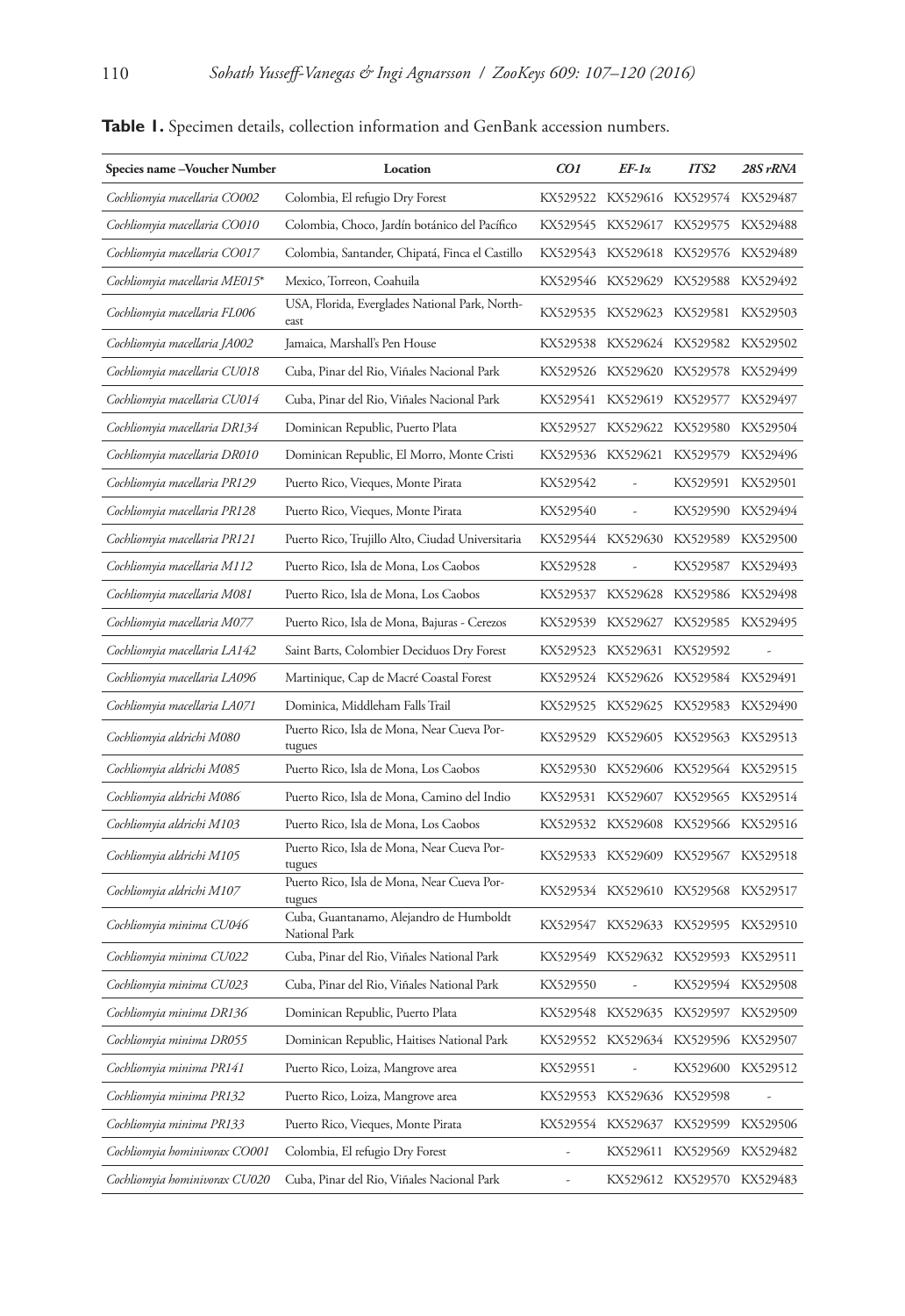| Species name-Voucher Number   | Location                                               | CO1      | $EF-1\alpha$      | ITS <sub>2</sub>           | 28S rRNA |
|-------------------------------|--------------------------------------------------------|----------|-------------------|----------------------------|----------|
| Cochliomyia hominivorax CU033 | Cuba, Pinar del Rio, Viñales Nacional Park             |          | KX529556 KX529613 | KX529571                   | KX529484 |
| Cochliomyia hominivorax DR042 | Dominican Republic, Rabo de Gato                       | KX529557 |                   | KX529614 KX529572          | KX529485 |
| Cochliomyia hominivorax DR105 | Dominican Republic, East National Park, Yuma           | KX529558 |                   | KX529615 KX529573 KX529486 |          |
| Chrysomya megacephala FL003   | USA, Florida, Everglades National Park, North-<br>east | KX529521 | KX529603 KX529561 |                            | KX529480 |
| Chrysomya rufifacies CU004    | Cuba, Granma: Turquino National Park                   | KX529555 |                   | KX529604 KX529562 KX529481 |          |
| Hemilucilia sp. CO018         | Colombia, Santander, Chipatá, Finca el Castillo        | KX529560 | KX529638          | KX529601                   | KX529519 |
| Lucilia cuprina PR073         | Puerto Rico, Trujillo Alto, Ciudad Universitaria       | KX529559 | KX529639          | KX529602                   | KX529520 |
| Compsomyiops fulvicrura       | As Published (Kutty et al. 2008)                       | FJ025607 | FJ025667          | ٠                          | FJ025504 |
| Compsomyiops callipes         | As Published (Wells and Sperling 2001)                 | AF295549 | ٠                 |                            |          |

\*The sample from Mexico was collected by Fabián García Espinoza from *Universidad Antonio Narro Unidad Laguna.*

# **PCR amplification and sequencing**

We amplified regions of three nuclear loci: the protein coding elongation factor-1 alpha (EF-1α), the ribosomal 28S, and internal transcribed spacer 2 (ITS2), plus the mitochondrial protein coding cytochrome oxidase I (COI). The primer sequences are listed in Table 2. Protocols for COI reactions included an initial denaturation step of 95 °C for 2 min, followed by 35 cycles of 95 °C for 30 s, 44 °C for 45 s and 72 °C for 45 s, and a final elongation step of 72 °C for 10 min (Agnarsson et al. 2007). For ITS2 an initial denaturation step of 94 °C for 2 min was followed by 38 cycles of 94 °C for 30 s, 44 °C for 35 s and 72 °C for 30 s, and a final elongation step of 72 °C for 3 min (Agnarsson 2010). For EF-1 $\alpha$  an initial denaturation of 95 °C for 5 min was followed by 35 cycles of 94 °C for 30 s, 55 °C for 35 s and 72 °C for 1 min, and a final elongation step of 72 °C for 10 min (McDonagh et al. 2009). For 28S rRNA initial denaturation of 94 °C for 5 min was

| Gene            | Primer name    | Sequence $(5'$ to $3')$                        | Source                     |
|-----------------|----------------|------------------------------------------------|----------------------------|
| COL             | LCO1490        | GGTCAACAAATCATAAAGATATTGG Folmer et al. (1994) |                            |
|                 | CI-N-2776      | GGATAATCAGAATATCGTCGAGG                        | Hedin and Maddison (2001)  |
| $EF-1\alpha$ B1 |                | <b>CCCATYTCCGGHTGGCACGG</b>                    | McDonagh et al. (2009)     |
|                 | C <sub>1</sub> | CTCTCATGTCACGDACRGCG                           | McDonagh et al. (2009)     |
| 28S             | DI.F           | CCCCCTGAATTTAAGCATAT                           | Friedrich and Tautz (1997) |
|                 | D35.486.R      | <b>TCGGAAGGAACCAGCTACTA</b>                    | Friedrich and Tautz (1997) |
| <b>TTS</b>      | ITS4           | <b>TCCTCCGCTTATTGATATGC</b>                    | White et al. (1990)        |
|                 | ITS5.8         | GGGACGATGAAGAACGCAGC                           | Agnarsson (2010)           |

**Table 2.** PCR primers use in this study.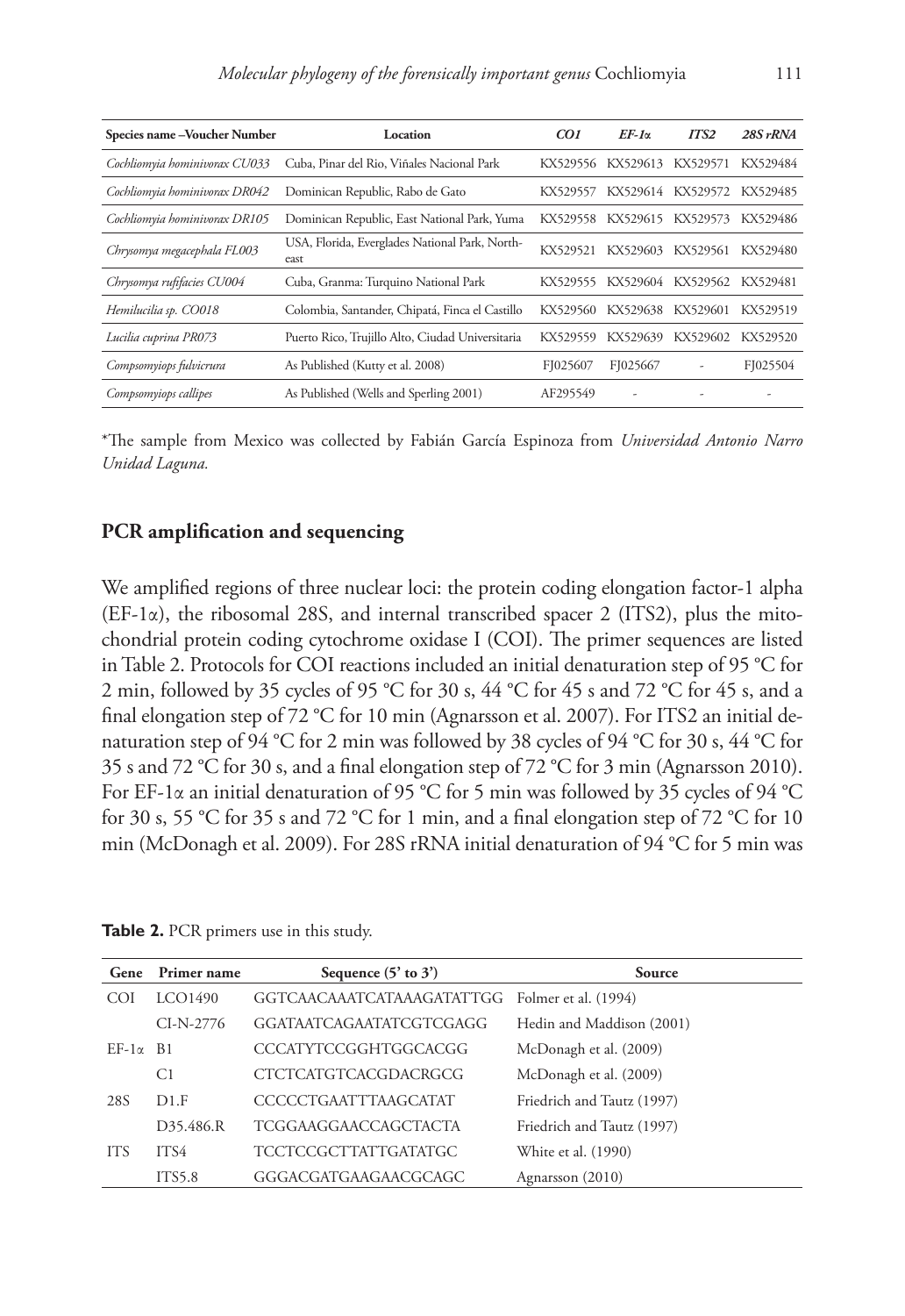followed by 35 cycles of 93 °C for 1 min, 60 °C for 1 min and 72 °C for 2 min, and a final elongation step of 72 °C for 3 min (Friedrich and Tautz 1997). Amplified fragments were sequenced in both directions by University of Arizona Genetics Core. Sequences were interpreted from chromatograms using Phred (Green and Ewing 2002) and Phrap (Green 1999, Green and Ewing 2002) using the Chromaseq module (Maddison and Maddison 2010a) in the evolutionary analysis program Mesquite 3.03 (Maddison and Maddison 2010b) with default parameters. The sequences were then proofread by examining chromatograms by eye. Alignments were done using MAFFT (Katoh et al. 2002) through the online portal EMBL-EBI. The gene matrices were then concatenated in Mesquite 3.03 (Maddison and Maddison 2010b) and the full aligned data set is 3368 bp.

#### **Phylogenetic analysis**

We partitioned each gene and codon position for a total of eight partitions that were exported from Mesquite for model choice and the appropriate models were chosen using jModeltest v2.1.4 (Posada and Crandall 1998), and the AIC criterion (Posada and Buckley 2004). The corresponding model of evolution was used for the Bayesian analysis:  $GTR + \Gamma + \Gamma$  for 28S, ITS2 and COI3rd,  $GTR + \Gamma$  for COI1st, COI2nd, EF-1 $\alpha$ 3rd, HKY +  $\Gamma$  for EF-1α2nd and F81 for EF-1α1st. We ran the MC<sup>3</sup> (Metropolis Coupled Markov Chain Monte Carlo) chain in MrBayes v3.2.3 (Huelsenbeck and Ronquist 2001) through the online portal Cipres Science Gateway v3.3 (Miller et al. 2010). The analysis was run for 30.000.000 generations, sampling every 1000 generations. Chain stationary, ESS, and appropriate burnin was verified using Tracer 1.6 (Rambaut and Drummond 2009). Maximum likelihood (ML) analysis of the concatenated matrix was done in Garli (Zwickl 2006) using the same partitioning scheme and models.

#### **Results**

The phylogenetic analyses of the concatenated matrix, either using Bayesian or maximum likelihood approaches, recovered a generally well supported monophyletic *Cochliomyia* (Fig. 1). *Cochliomyia macellaria*, *C. hominivorax* and *C. minima* were recovered as monophyletic, while *C. aldrichi* was recovered as paraphyletic.

Independent analyses of 28S and ITS2 supported the monophyly of *Cochliomyia*, while COI and  $EF-1\alpha$  recovered it as a paraphyletic group (Suppl. material 1). At the species level, EF-1α and 28S had limited signal and did not distinguish between *C. minima* and *C. aldrichi*. COI recovered the monophyly of *C. minima*, but did not resolve relationships among *C. aldrichi* and *C. macellaria.* ITS2 fully resolved the relationships within *Cochliomyia*, and is the only gene that recovered the monophyly of *C. aldrichi*. Despite of the incongruence detected among the four gene trees, they all recovered monophyletic *C. hominivorax* and three of the four genes (COI, 28S and ITS2) strongly supported a monophyletic *C. hominivorax* as sister to the other three species.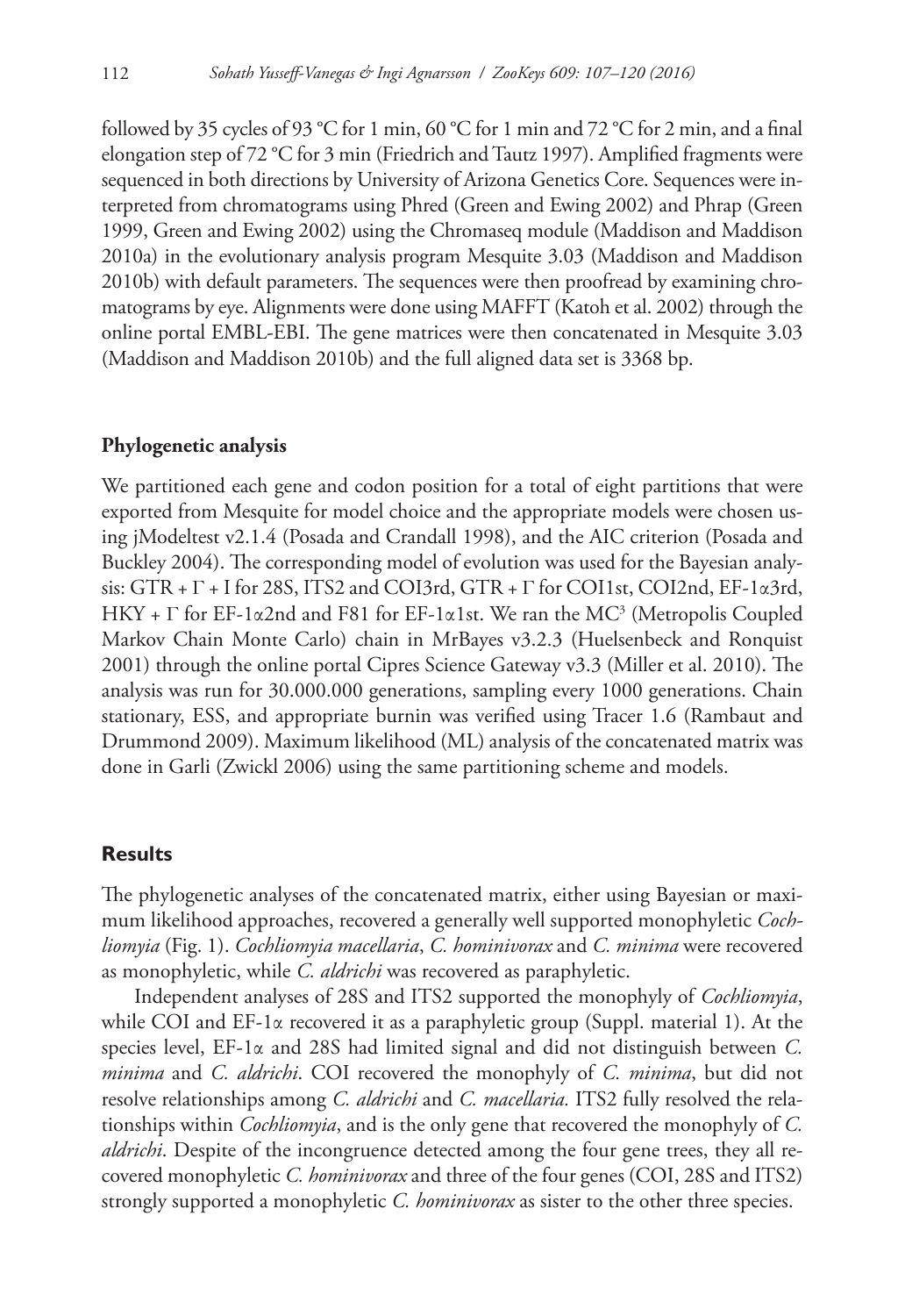

**Figure 1.** Phylogenetic relationship within *Cochliomyia* (ingroup) based on partitioned Bayesian analysis of the combined gene (COI, EF-1α, 28S rRNA and ITS2) data set. Branch support values: normal fond, Bayesian posterior probability; bold-italic font, maximum likelihood percentage bootstrap. Each color represents different species.

The concatenated dataset yielded a topology supporting a close relationship between *C. minima* and *C. aldrichi* which is congruent with the current taxonomy and indicates *C. macellaria* as the sister lineage of these two.

# **Discussion**

We present the first species complete phylogeny of the genus *Cochliomyia* including samples collected throughout the Caribbean from 13 different localities (Table 1). The concatenated matrix recovered a monophyletic *Cochliomyia*, partially resolved relationships among its species and recovered *Compsomyiops* as its sister group (Fig. 1), in congruence with prior studies (McDonagh and Stevens 2011, Singh and Wells 2011).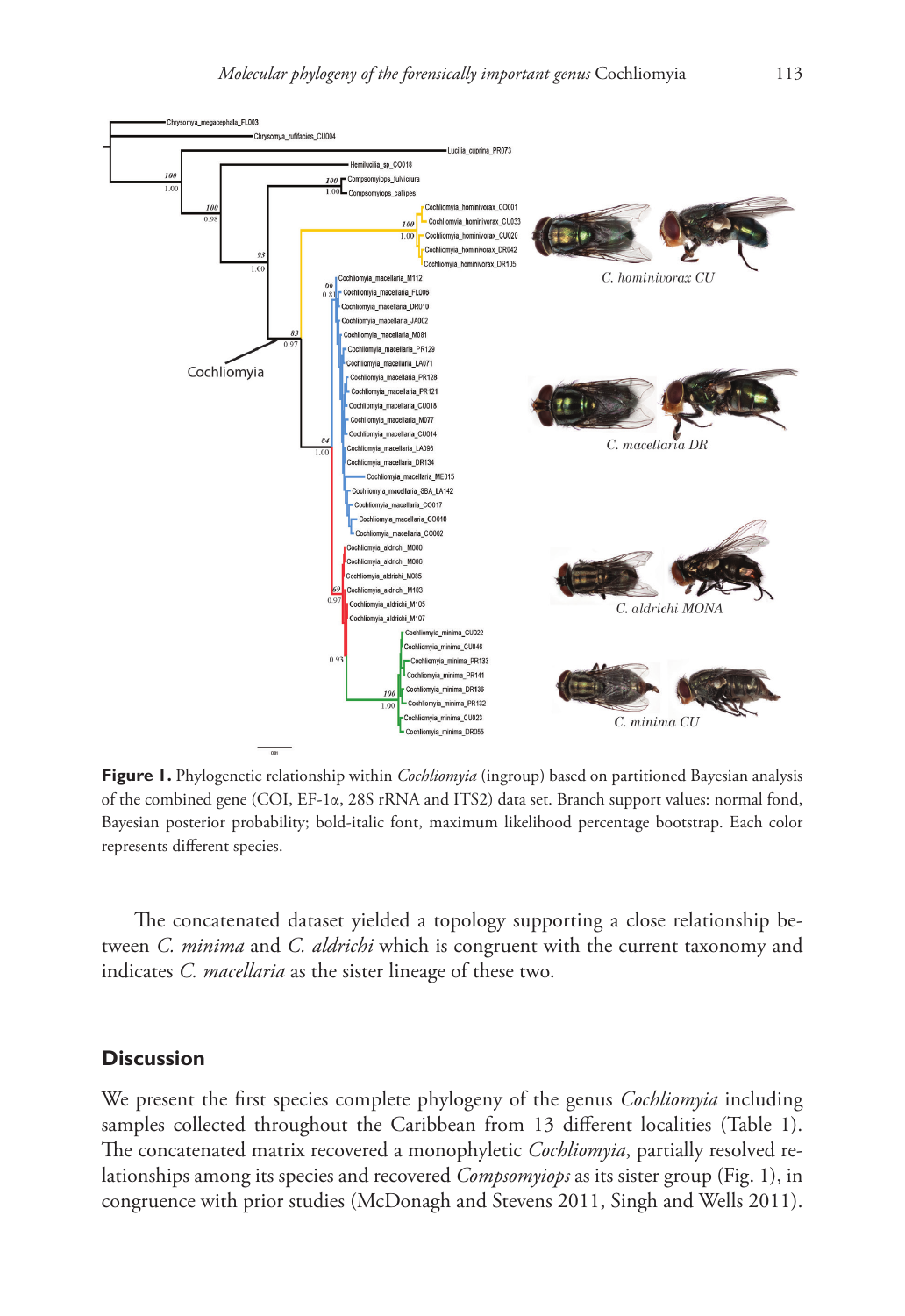Independent gene trees did not yield fully congruent relationships among species, unsurprising as genes have independent histories. Two nuclear genes, 28S and ITS2 (adjacent loci), strongly supported the monophyly of *Cochliomyia* while the other two genes, COI and EF-1α did not. These results differ from McDonagh (2009), where EF-1α and COI strongly supported the monophyly of *Cochliomyia*, while 28S recovered *Cochliomyia* as paraphyletic. However, McDonagh (2009) included only two of the species of *Cochliomyia* represented by one specimen each. The differences between the studies could be due to a variety of taxon sampling issues, where our sampling was designed specifically to test monophyly and relationships among *Cochliomyia* species.

The monophyly of *C. hominivorax* is supported in all analyses, however, independent gene trees were not congruent with regards to other species. The relatively slowly evolving nuclear genes EF-1α and 28S supported *C. macellaria* but failed to distinguish between *C. minima* and *C. aldrichi*. The relatively rapidly evolving COI "DNA barcode" was found suitable for species identification and delineation (Hebert et al. 2003). COI was the only gene that recovered the monophyly of *C. minima*, however, COI did not resolve relationships among specimens of *C. aldrichi* and *C. macellaria*. This is surprising as these species are clearly identifiable based on morphological characteristics (Hall 1948, Whitworth 2010). Other studies also reported similar results where COI failed to distinguish among some closely related calliphorids (Wallman and Donnellan 2001, Nelson et al. 2007, Whitworth et al. 2007, Harvey et al. 2008, DeBry et al. 2013, Whitworth 2014), a result that has been attributed to incomplete lineage sorting. Results from COI, EF-1α, and 28S combined suggested *C. aldrichi* as sister to *C. macellaria*, instead of to *C. minima* as we would expect based on morphological characteristics. Based on these results we opted to add the rapidly evolving nuclear marker, ITS2 to help resolve species level relationships (Nelson et al. 2007, Agnarsson 2010). ITS2 was the only gene that recovered *C. aldrichi* as a monophyletic group and supported *C. minima* as its sister lineage.

Despite the incongruence detected between the four genes, a concatenate matrix recovered the monophyly of *C. hominivorax*, *C. macellaria* and *C. minima*, and supported the monophyly of *C. minima* plus *C. aldrichi*, mostly congruent with the current taxonomy. However, we found that *C. minima* is nested within *C. aldrichi*. That one species is paraphyletic with respect to another is not unexpected and does not necessarily refute their species status. The non-monophyly of *C. aldrichi* is surprising in that all specimens included in this study were collected from the tiny Mona Island (22 square miles). This indicates incomplete lineage sorting, or possibly recent speciation, rather than other processes like gene flow among species (given Mona's isolation, expectation of panmixia among *C. aldrichi* on the tiny island, and absence of *C. aldrichi* from other islands sampled). In contrast, *C. macellaria* and *C. minima* are present on most of the islands (Table 1) and the populations in different islands do not show any geographic structure (Fig. 1), indicating a constant gene flow among populations through migration.

The variability in feeding habits, habitat preference and morphology within *Cochliomyia* is considerable (Fig. 2). In feeding habits, *C. aldrichi*, *C. minima* and *C. macellaria* share similar behaviors. They are primarily carrion feeders, commonly found on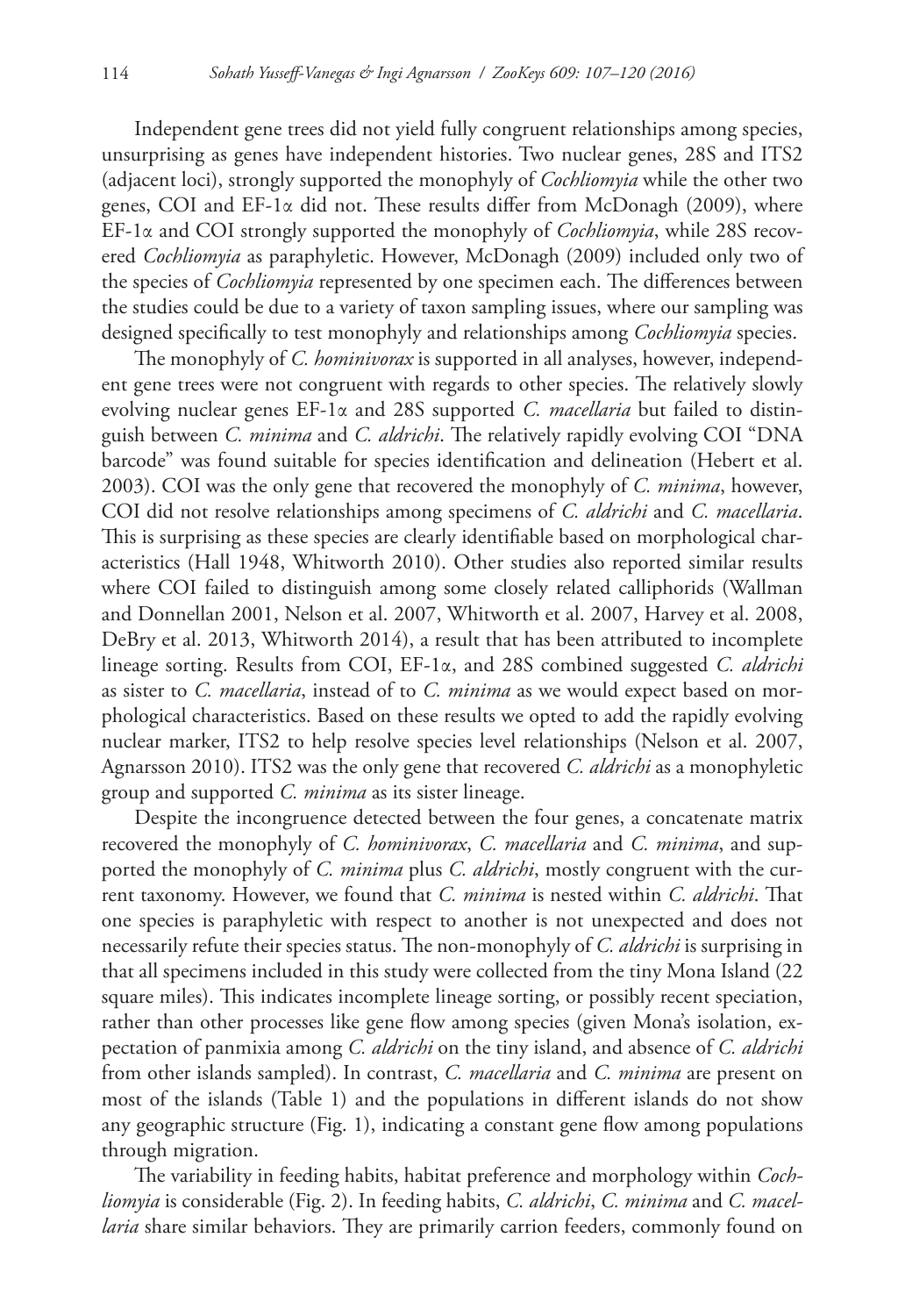

**Figure 2.** Variability in feeding habits, habitat preference and morphology within *Cochliomyia*.

\**C. aldrichi* has been reported in the Florida Keys Islands.

\*\*We refer to temperatures around 10–15 °C.

 $\bullet$  Carrion feeder;  $\blacktriangle$  primary facultative parasite;  $\blacktriangle$  secondary facultative parasite;  $\star$  obligate parasite.

decomposing cadavers. However, they are also capable of producing myiasis in open wounds as secondary facultative parasites under certain conditions or as primary facultative parasites as in the case of *C. minima*, (Hall 1948, Dear 1985). In contrast, *C. hominivorax* is an obligate parasite of mammals never found in decaying meats (Hall 1948, Stevens and Wallman 2006, McDonagh et al. 2009, McDonagh and Stevens 2011, but see Brody and Knipling 1943). Several authors have studied the evolution of parasitism within Calliphoridae and have concluded that the parasitic behavior in this family evolved independently several times (Stevens and Wallman 2006, McDonagh and Stevens 2011, Singh and Wells 2011). Within *Cochliomyia*, we conclude that parasitism evolved once in *C. hominivorax*, since the congeners are carrion feeders, as are members of the sister group, *Compsomyiops* (Fig. 2).

The habitat preferences of *C. hominivorax* and *C. macellaria* are largely known (Hall 1948, Greenberg 1971, Smith 1986, Wells and Greenberg 1992, Byrd and Butler 1996, Byrd and Castner 2010, Koller et al. 2011), however, little is known about *C. minima* and *C. aldrichi*. In recent studies of *C. minima* in Puerto Rico, Yusseff-Vanegas (2014) reported that *C. minima* prefer highly humid areas and can tolerate relatively cool conditions at altitudes >800m, while this species is absent from extremely dry and hot areas. Similar results were found in Dominican Republic and Cuba where *C. minima* was found abundantly in tropical and subtropical rain/moist forest even at altitudes >1300m, but absent from dry forest (unpublished data). These results supported the assumption that *C. minima* prefer humid cool areas, however, more studies are needed to understand its habitat preferences. In contrast, *C. aldrichi* seems to prefer hot dry areas, different from what we expected given the apparent recent divergence between *C. minima* and *C. aldrichi*. This is the case of recently divergent species like *Lucilia sericata* (Meigen) and *L. cuprina* Wiedemann, and *L. coeruleiviridis* Macquart and *L. mexicana* Macquart that have similar habitat preferences (Stevens and Wall 1996,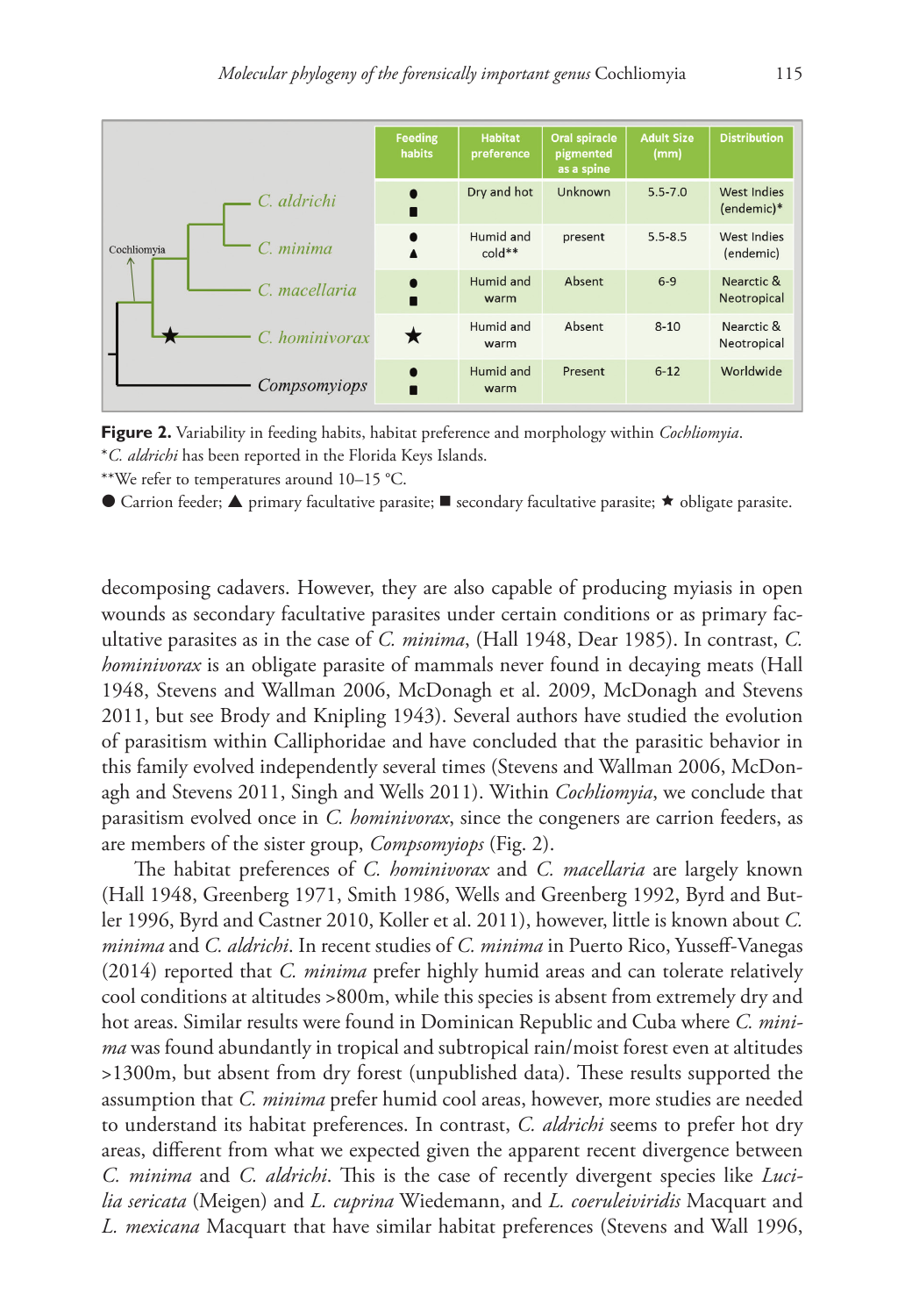1997, Whitworth 2006, Byrd and Castner 2010, Whitworth 2010, 2014). However, *C. aldrichi* was found only on Mona Island, a subtropical dry forest with an average annual temperature of 27 °C (National Oceanic and Atmospheric Administration - NOAA) and low humidity through the year, strikingly different from *C. minima*. Yet, similar results have been reported before for closely related species like *C. megacephala* and *C. pacifica* (Singh et al. 2011) which are characterized by very different habitat preferences (Kurahashi 1981, 1991). Despite we have extensively collected in Florida (Everglades and the Keys), Cuba, Puerto Rico and the Bahamas, where *C. aldrichi* was previously reported (Whitworth 2010), we did not find this species. This could be explained by sampling bias as we only collected during the summer when precipitation and relative humidity are very high in the Caribbean. It is possible, for example, that *C. aldrichi* may be seasonal, being present during the winter when conditions are generally drier and cooler in the Caribbean. Alternatively, our sampling might indicate the recent extinction of this species from areas outside Mona, nevertheless, further studies are necessary to test these alternative hypotheses.

Two of the four species, *C. minima* and *C. aldrichi* are Caribbean endemics while the other two are widespread (Figs. 1–2). It is difficult to assess the biogeographical history of widespread species, however, we can conclude from our data that divergence between *C. minima* and *C. aldrichi* probably occurred in the Caribbean after the area was colonized. Island colonization is sometimes accompanied by a reduction in dispersal abilities and such processes may have led to reduced gene flow among islands, and promoted the formation of the Caribbean endemics. Further phylogeographic/ phylogenomic studies including more taxa from the Caribbean and the continents are necessary to assess the colonization history of the genus and the possible secondary loss of dispersal ability in this group.

# **Conclusions**

We provide the first complete phylogeny of *Cochliomyia*, supporting its monophyly and placement within the subfamily Chrysomyinae. Given incongruence among gene trees and low level of information at the species level for slowly evolving genes, the resolution of the outstanding questions in *Cochliomyia* phylogeny will require more data rich approaches, such as those offered by NGS methods. Nevertheless, we advance knowledge on the phylogeny, distribution, and life history of these species that should prove useful in future research and in realizing the potential of these species as forensic insects.

#### **Acknowledgments**

We would like to thank all the members of the CarBio team for their valuable collecting efforts, especially those involved in expeditions in Puerto Rico (2011), the Dominican Republic (2012) Cuba (2012), Jamaica (2013), Lesser Antilles (2013), North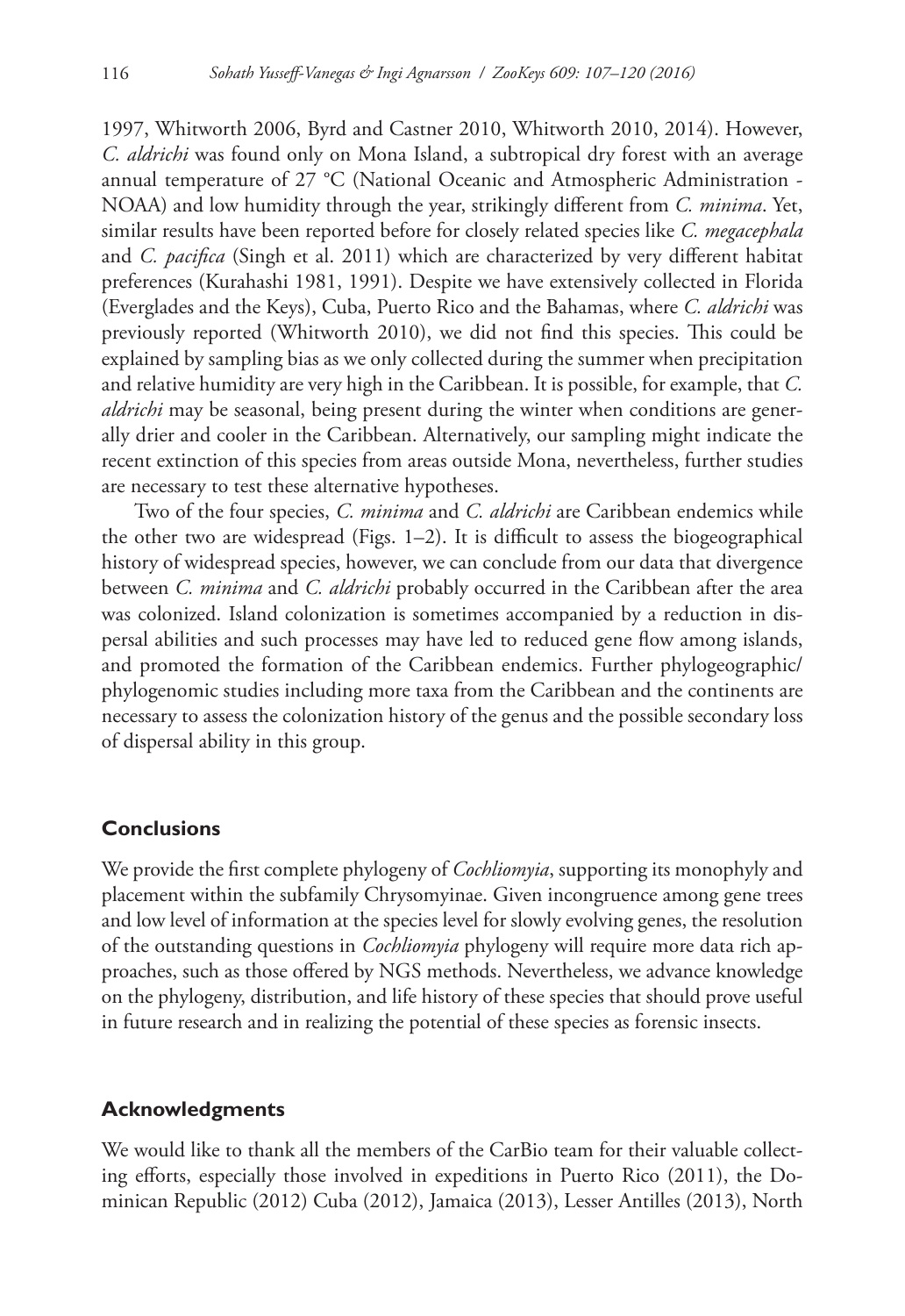America (2013) and Colombia (2014). We would also like to thanks Fabián García Espinoza from Universidad Antonio Narro Unidad Laguna for supplying specimens from Mexico and to Molly Mactaggart for collecting specimens from Bahamas (2015). We are especially grateful to the following for help with organizing fieldwork Alexander Sanchez (Cuba), Lauren Esposito, Gabriel de los Santos, Solanlly Carrero, and Kelvin Guerrero (Dominican Republic), Lauren Esposito (Jamaica, Colombia and the Lesser Antilles). Our sincere thanks to all our CarBio collaborators for participation in these fieldtrips and research (see islandbiogeography.org). Many current and graduated members of the Agnarsson and the Binford labs were also instrumental in organizing and executing fieldwork including Lisa Chamberland, Federico Lopez-Osorio, Carol Yablonsky, Laura Caicedo-Quiroga, Jose Sanchez, Angela Alicea, Trevor Bloom, Ian Petersen, Alex Nishita, Katy Loubet-Senear, Angela Chuang, Anne McHugh, Micah Machina and many more. Thanks to Sean Kelly, Rebecca Rivera, Ricardo Burgos and to members of the Agnarsson laboratory for comments that improved this manuscript, Laura May–Collado, Lisa Chamberland, Laura Caicedo, Federico López-Osorio, Jie Lui, Muhammad Kala and Gabriel Melo Alves dos Santos. We also would like to thank the undergraduate students, Cole Rachman and Omar Neyra who performed some of the DNA extraction and help in the sorting and identification process. All material was collected under appropriate collection permits and approved guidelines. Funding for this work comes from National Science Foundation (DEB-1314749 and DEB-1050253) to I. Agnarsson and G. Binford. Development of this project was further supported by a UVM APLE grant to Omar Neyra. The funders had no role in study design, data collection and analysis, decision to publish, or preparation of the manuscript.

#### **References**

- Agnarsson I (2010) The utility of ITS2 in spider phylogenetics: notes on prior work and an example from *Anelosimus*. Journal of Arachnology 38: 377–382. [doi: 10.1636/B10-01.1](http://dx.doi.org/10.1636/B10-01.1)
- Agnarsson I, Maddison WP, Aviles L (2007) The phylogeny of the social *Anelosimus spiders* (Araneae : Theridiidae) inferred from six molecular loci and morphology. Molecular Phylogenetics and Evolution 43: 833–851. [doi: 10.1016/j.ympev.2006.09.011](http://dx.doi.org/10.1016/j.ympev.2006.09.011)
- Brody AL, Knipling EF (1943) Can Larvae of *Cochliomyia americana* C. & P. Mature in Carcasses? Journal of Parasitology 29: 59–60. [doi: 10.2307/3272748](http://dx.doi.org/10.2307/3272748)
- Byrd JH, Butler JF (1996) Effects of temperature on *Cochliomyia macellaria* (Diptera: Calliphoridae) development. Journal of Medical Entomology 33: 901–905. [doi: 10.1093/](http://dx.doi.org/10.1093/jmedent/33.6.901) [jmedent/33.6.901](http://dx.doi.org/10.1093/jmedent/33.6.901)
- Byrd JH, Castner JL (2010) Forensic Entomology: The Utility of Arthropods in Legal Investigations. CRC Press, 705 pp.
- Dear JP (1985) A revision of the New World Chrysomyini (Diptera: Calliphoridae). Revista Brasileira de Zoologia 3: 109–169. [doi: 10.1590/S0101-81751985000300001](http://dx.doi.org/10.1590/S0101-81751985000300001)
- DeBry RW, Timm A, Wong ES, Stamper T, Cookman C, Dahlem GA (2013) DNA-Based Identification of Forensically Important *Lucilia* (Diptera: Calliphoridae) in the Con-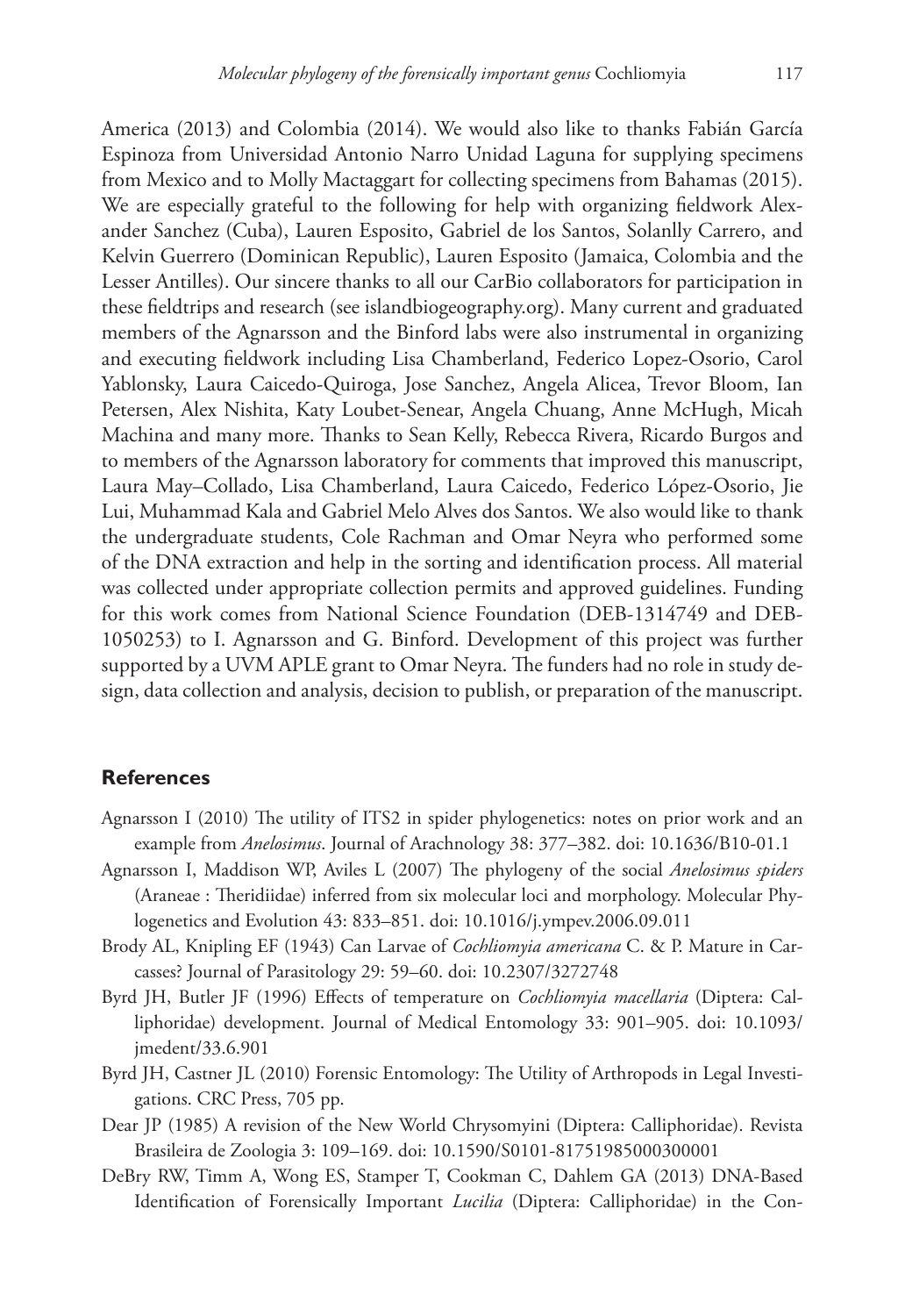tinental United States. Journal of Forensic Sciences 58: 73–78. [doi: 10.1111/j.1556-](http://dx.doi.org/10.1111/j.1556-4029.2012.02176.x) [4029.2012.02176.x](http://dx.doi.org/10.1111/j.1556-4029.2012.02176.x)

- Folmer O, Black M, Hoeh W, Lutz R, Vrijenhoek R (1994) DNA primers for amplification of mitochondrial cytochrome c oxidase subunit I from diverse metazoan invertebrates. Molecular Marine Biology and Biotechnology 3: 294–299.
- Friedrich M, Tautz D (1997) An episodic change of rDNA nucleotide substitution rate has occurred during the emergence of the insect order Diptera. Molecular Biology and Evolution 14: 644–653. [doi: 10.1093/oxfordjournals.molbev.a025804](http://dx.doi.org/10.1093/oxfordjournals.molbev.a025804)
- Green P (1999) Phrap, version 1.090518. <http://phrap.org>
- Green P, Ewing B (2002) Phred, version 0.020425c. <http://phrap.org>
- Greenberg B (1971) Flies and Disease, Vol. 2: Biology and Disease Transmission. Princeton University Press, Princeton, 460 pp.
- Guimaraes JH, Papavero N, Prado AP (1983) As miiases na regiao neotropical (identificacao, biologia, bibliografia); familia Calliphoridae (Genero *Cochliomyia*). Revista Brasileira de Zoologia 1: 270–335.
- Hall DG (1948) The blowflies of North America. The Thomas Say Foundation, 477 pp.
- Harvey ML, Gaudieri S, Villet MH, Dadour IR (2008) A global study of forensically significant calliphorids: Implications for identification. Forensic Science International 177: 66–76. [doi: 10.1016/j.forsciint.2007.10.009](http://dx.doi.org/10.1016/j.forsciint.2007.10.009)
- Hebert PDN, Cywinska A, Ball SL, DeWaard JR (2003) Biological identifications through DNA barcodes. Proceedings of the Royal Society B-Biological Sciences 270: 313–321. [doi:](http://dx.doi.org/10.1098/rspb.2002.2218) [10.1098/rspb.2002.2218](http://dx.doi.org/10.1098/rspb.2002.2218)
- Hebert PDN, Stoeckle MY, Zemlak TS, Francis CM (2004) Identification of birds through DNA barcodes. Plos Biology 2: 1657–1663. [doi: 10.1371/journal.pbio.0020312](http://dx.doi.org/10.1371/journal.pbio.0020312)
- Hedin MC, Maddison WP (2001) A combined molecular approach to phylogeny of the lumping spider subfamily Dendryphantinae (Araneae : Salticidae). Molecular Phylogenetics and Evolution 18: 386–403. [doi: 10.1006/mpev.2000.0883](http://dx.doi.org/10.1006/mpev.2000.0883)
- Huelsenbeck JP, Ronquist F (2001) MRBAYES: Bayesian inference of phylogenetic trees. Bioinformatics 17: 754–755. [doi: 10.1093/bioinformatics/17.8.754](http://dx.doi.org/10.1093/bioinformatics/17.8.754)
- Katoh K, Misawa K, Kuma K, Miyata T (2002) MAFFT: a novel method for rapid multiple sequence alignment based on fast Fourier transform. Nucleic Acids Research 30: 3059– 3066. [doi: 10.1093/nar/gkf436](http://dx.doi.org/10.1093/nar/gkf436)
- Koller WW, de Barros ATM, Correa EC (2011) Abundance and seasonality of *Cochliomyia macellaria* (Diptera: Calliphoridae) in Southern Pantanal, Brazil. Revista Brasileira De Parasitologia Veterinaria 20: 27–30. [doi: 10.1590/S1984-29612011000100006](http://dx.doi.org/10.1590/S1984-29612011000100006)
- Kutty SN, Pape T, Pont A, Wiegmann BM, Meier R (2008) The Muscoidea (Diptera: Calyptratae) are paraphyletic: Evidence from four mitochondrial and four nuclear genes. Molecular Phylogenetics and Evolution 49: 639–652. [doi: 10.1016/j.ympev.2008.08.012](http://dx.doi.org/10.1016/j.ympev.2008.08.012)
- Lindquist DA, Abusowa M, Hall MJR (1992) The New-World screwworm fly in Libya A review of its introduction and eradication. Medical and Veterinary Entomology 6: 2–8. [doi:](http://dx.doi.org/10.1111/j.1365-2915.1992.tb00027.x) [10.1111/j.1365-2915.1992.tb00027.x](http://dx.doi.org/10.1111/j.1365-2915.1992.tb00027.x)
- Maddison DR, Maddison WP (2010a) Chromaseq: a Mesquite package for analyzing sequence chromatograms. Version 1.0.<http://mesquiteproject.org/packages/chromaseq>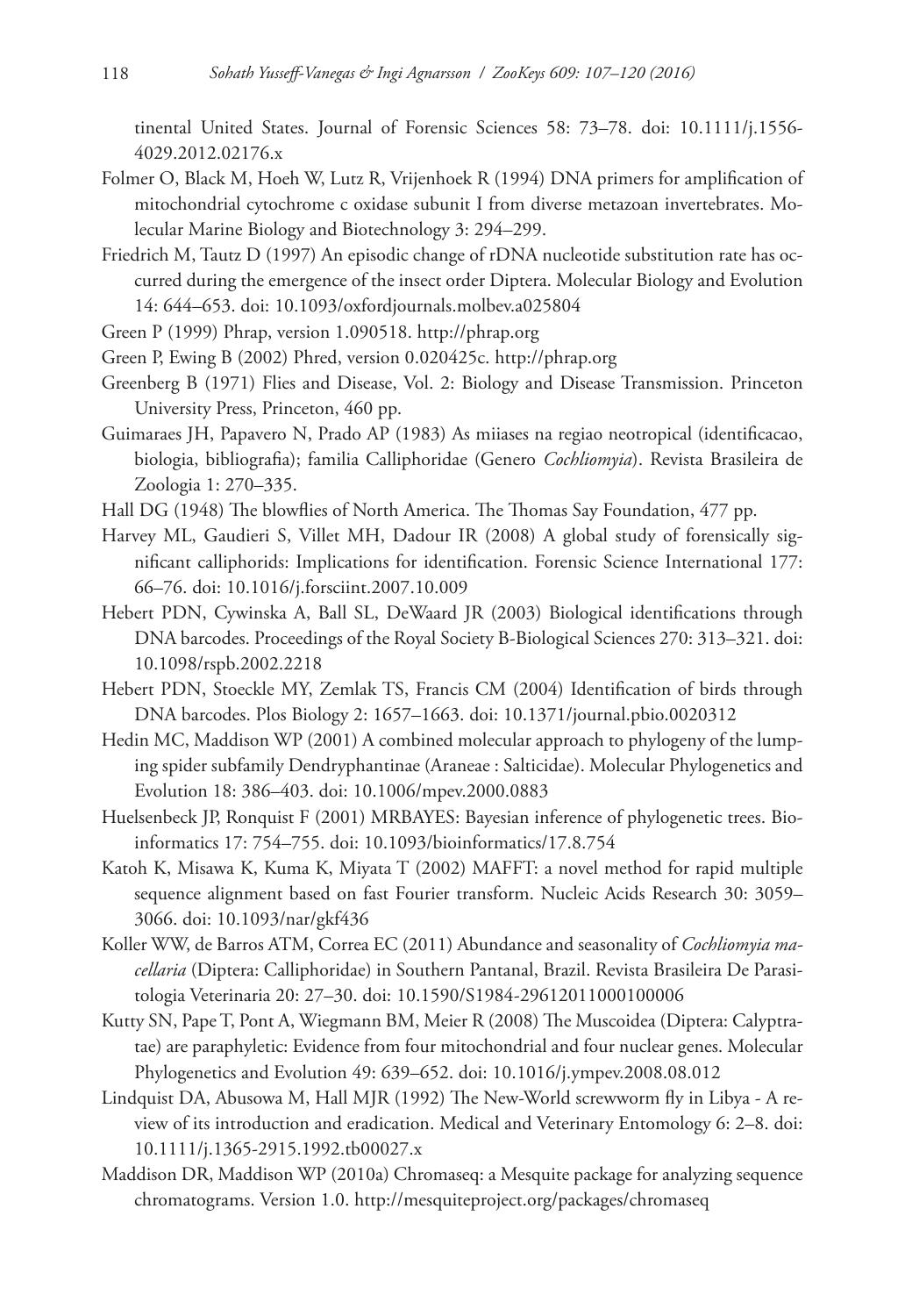- Maddison WP, Maddison DR (2010b) Mesquite: a modular system for evolutionary analysis. Version 2.75.<http://mesquiteproject.org>
- McDonagh L, Garcia R, Stevens JR (2009) Phylogenetic analysis of New World screwworm fly, *Cochliomyia hominivorax*, suggests genetic isolation of some Caribbean island populations following colonization from South America. Medical and Veterinary Entomology 23: 14–22. [doi: 10.1111/j.1365-2915.2008.00777.x](http://dx.doi.org/10.1111/j.1365-2915.2008.00777.x)
- McDonagh LM (2009) Assessing patterns of genetic and antigenic diversity in Calliphoridae (blowflies). PhD Thesis, University of Exeter, Exeter.<http://hdl.handle.net/10036/98597>
- McDonagh LM, Stevens JR (2011) The molecular systematics of blowflies and screwworm flies (Diptera: Calliphoridae) using 28S rRNA, COX1 and EF-1 alpha: insights into the evolution of dipteran parasitism. Parasitology 138: 1760–1777. [doi: 10.1017/](http://dx.doi.org/10.1017/S0031182011001089) [S0031182011001089](http://dx.doi.org/10.1017/S0031182011001089)
- Miller MA, Pfeiffer W, Schwartz T (2010) Creating the CIPRES Science Gateway for inference of large phylogenetic trees. Gateway Computing Environments Workshop (GCE), 2010.
- Nelson LA, Wallman JF, Dowton M (2007) Using COI barcodes to identify forensically and medically important blowflies. Medical and Veterinary Entomology 21: 44–52. [doi:](http://dx.doi.org/10.1111/j.1365-2915.2007.00664.x) [10.1111/j.1365-2915.2007.00664.x](http://dx.doi.org/10.1111/j.1365-2915.2007.00664.x)
- Posada D, Crandall KA (1998) MODELTEST: testing the model of DNA substitution. Bioinformatics 14: 817–818. [doi: 10.1093/bioinformatics/14.9.817](http://dx.doi.org/10.1093/bioinformatics/14.9.817)
- Posada D, Buckley TR (2004) Model selection and model averaging in phylogenetics: Advantages of akaike information criterion and Bayesian approaches over likelihood ratio tests. Systematic Biology 53: 793–808. [doi: 10.1080/10635150490522304](http://dx.doi.org/10.1080/10635150490522304)
- Rambaut A, Drummond A (2009) Tracer v1.5. Available from<http://beast.bio.ed.ac.uk/Tracer> [accessed February 2010]
- Singh B, Wells JD (2011) Chrysomyinae (Diptera: Calliphoridae) is monophyletic: a molecular systematic analysis. Systematic Entomology 36: 415–420. [doi: 10.1111/j.1365-](http://dx.doi.org/10.1111/j.1365-3113.2011.00568.x) [3113.2011.00568.x](http://dx.doi.org/10.1111/j.1365-3113.2011.00568.x)
- Smith KGV (1986) A manual of forensic entomology. University Printing House, London, 205 pp.
- Stevens J, Wall R (1996) Species, sub-species and hybrid populations of the blowflies *Lucilia cuprina* and *Lucilia sericata* (Diptera: Calliphoridae). Proceedings of the Royal Society B-Biological Sciences 263: 1335–1341. [doi: 10.1098/rspb.1996.0196](http://dx.doi.org/10.1098/rspb.1996.0196)
- Stevens J, Wall R (1997) Genetic variation in populations of the blowflies *Lucilia cuprina* and Lucilia sericata (Diptera: Calliphoridae). Random amplified polymorphic DNA analysis and mitochondrial DNA sequences. Biochemical Systematics and Ecology 25: 81–97. [doi:](http://dx.doi.org/10.1016/S0305-1978(96)00038-5) [10.1016/S0305-1978\(96\)00038-5](http://dx.doi.org/10.1016/S0305-1978(96)00038-5)
- Stevens JR (2003) The evolution of myiasis in blowflies (Calliphoridae). International Journal for Parasitology 33: 1105–1113. [doi: 10.1016/S0020-7519\(03\)00136-X](http://dx.doi.org/10.1016/S0020-7519(03)00136-X)
- Stevens JR, Wallman JF (2006) The evolution of myiasis in humans and other animals in the Old and New Worlds (part I): phylogenetic analyses. Trends in Parasitology 22: 129–136. [doi: 10.1016/j.pt.2006.01.008](http://dx.doi.org/10.1016/j.pt.2006.01.008)
- Vargas-Terán M, Hofmann HC, Tweddle NE (2005) Impact of screwworm eradication programmes using the sterile insect technique. In: Dyck VA, Hendrichs J, Robinson AS (Eds) Sterile Insect Technique. Springer, Dordrecht, 629–650. [doi: 10.1007/1-4020-4051-2\\_24](http://dx.doi.org/10.1007/1-4020-4051-2_24)